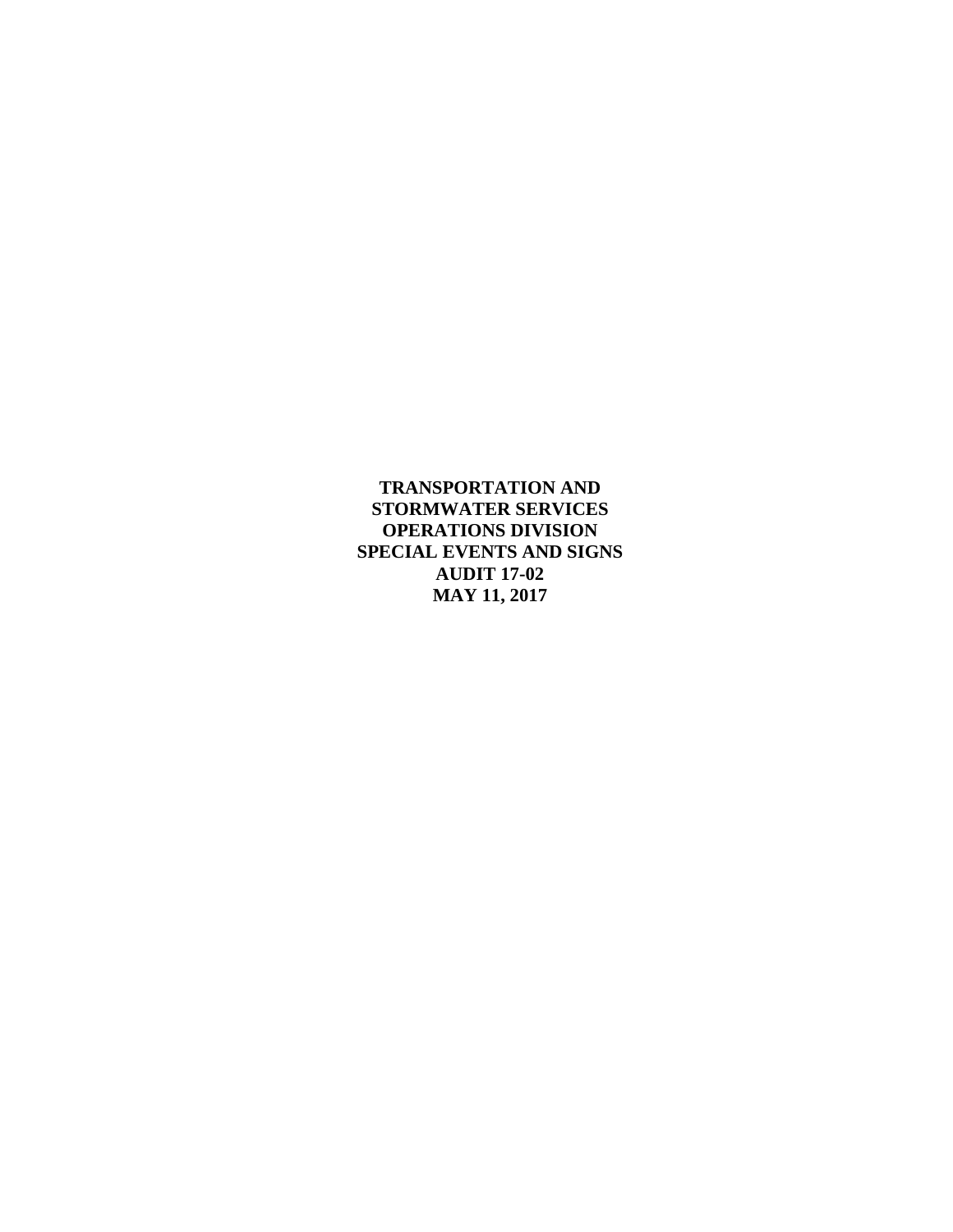# **CITY OF TAMPA**



**Bob Buckhorn, Mayor**

**Internal Audit Department**

**Christine Glover, Internal Audit Director**

May 11, 2017

Honorable Bob Buckhorn Mayor, City of Tampa 1 City Hall Plaza Tampa, Florida

RE: Transportation and Stormwater Services – Special Events and Signs, Audit 17-02

Dear Mayor Buckhorn:

Attached is the Internal Audit Department's report on Transportation and Stormwater Services – Special Events and Signs.

The Operations Division of Transportation and Stormwater Services has already taken positive actions in response to our recommendations. We thank the management and staff of the Operations Division for their cooperation and assistance during this audit.

Sincerely,

/s/ Christine Glover

Christine Glover Internal Audit Director

cc: Dennis Rogero, Chief of Staff Sonya Little, Chief Financial Officer Brad Baird, Administrator of Public Works and Utility Services Jean Duncan, Director of Transportation and Stormwater Services

**315 E. Kennedy Blvd** • **Tampa, Florida 33602** • **(813) 274-7159**

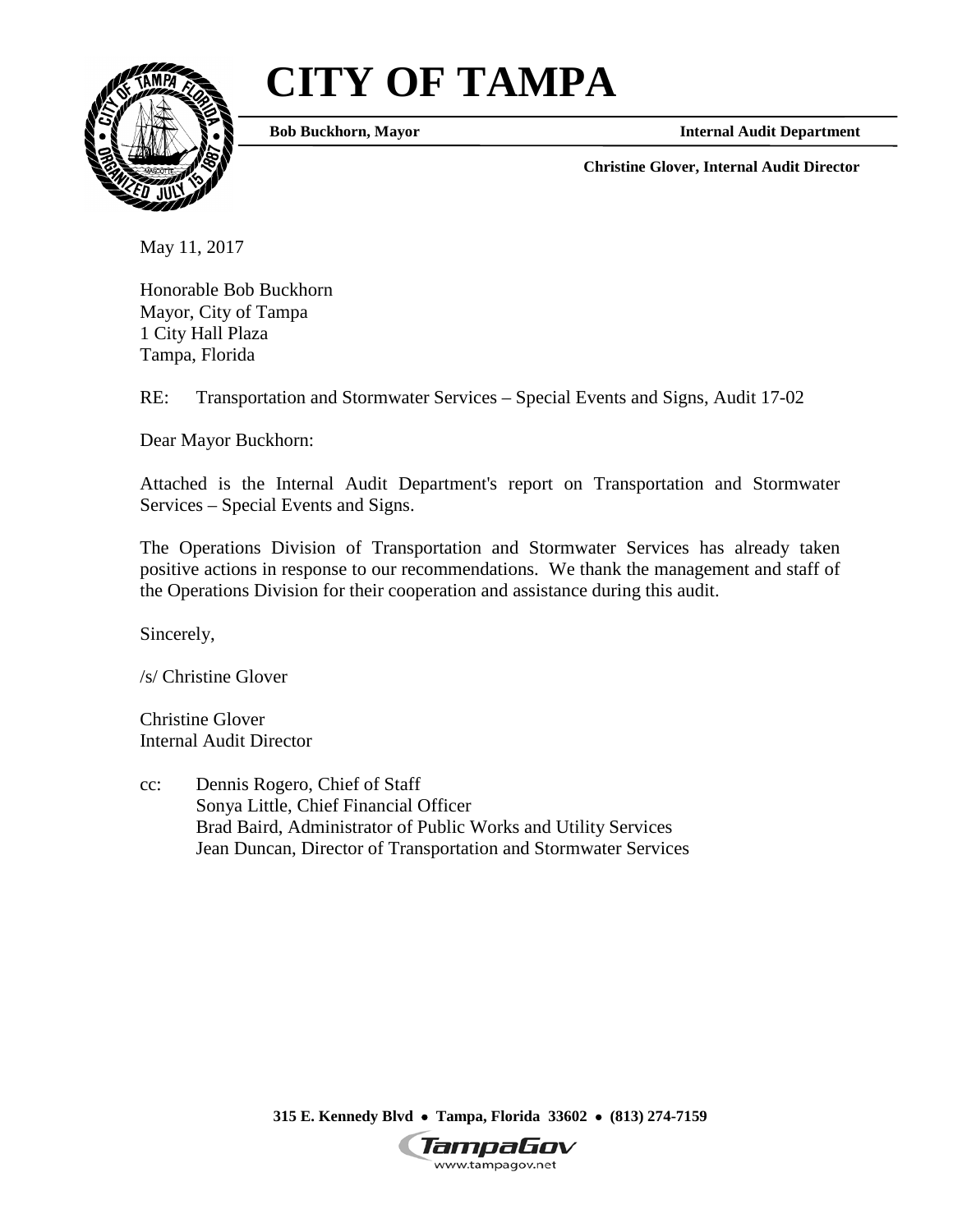#### **TRANSPORTATION AND STORMWATER SERVICES OPERATIONS DIVISION SPECIAL EVENTS AND SIGNS AUDIT 17-02 MAY 11, 2017**

/s/ Vivian Walker

\_\_\_\_\_\_\_\_\_\_\_\_\_\_\_\_\_\_\_\_\_\_\_\_\_\_\_\_\_\_\_\_\_\_\_\_\_\_\_ Auditor

/s/ Christine Glover

\_\_\_\_\_\_\_\_\_\_\_\_\_\_\_\_\_\_\_\_\_\_\_\_\_\_\_\_\_\_\_\_\_\_\_\_\_\_\_ Audit Director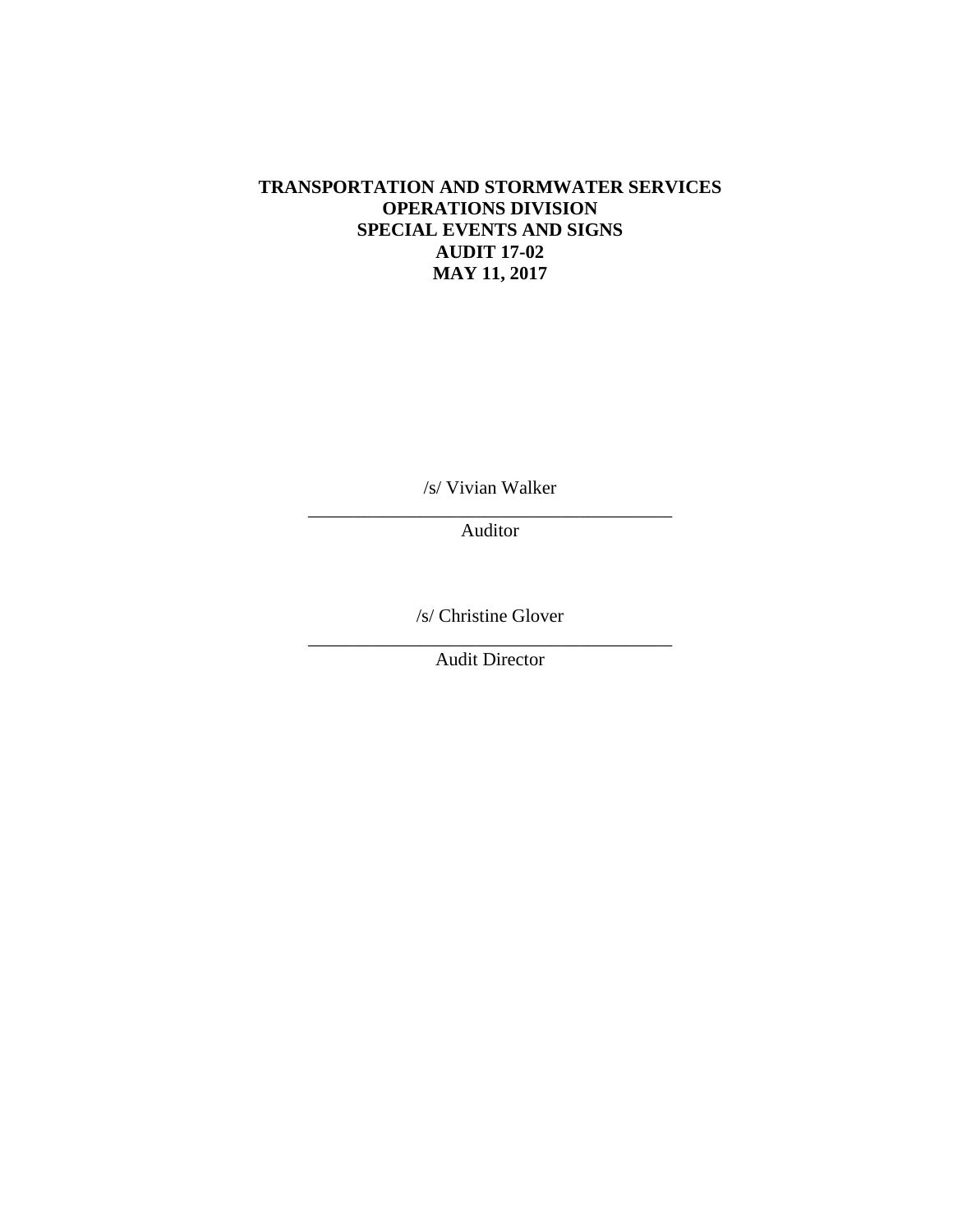#### **TRANSPORTATION AND STORMWATER SERVICES OPERATIONS DIVISION SPECIAL EVENTS AND SIGNS AUDIT 17-02**

## **BACKGROUND**

The Transportation and Stormwater Operations Division is responsible for planning and scheduling preventive and corrective maintenance of assets that fall within the public right of way including traffic sign fabrication and maintenance. Additionally, within the Transportation Division, the Special Events Section (Section) is responsible for the maintenance of traffic required for more than 300 events held throughout the year.

### **STATEMENT OF OBJECTIVES**

This audit was conducted in accordance with the Internal Audit Department's FY2017 Audit Agenda. The objectives of this audit were to ensure that:

- 1. The system of internal controls related to securing the equipment used to setup the maintenance of traffic (MOT) is adequate.
- 2. Sign maintenance activities are performed within the established timeline and comply with the established procedures.

### **STATEMENT OF SCOPE**

The audit period covered sign maintenance requests that occurred from July 2016 through January 2017. Additionally, the MOT for the 2017 Krewe of the Knights of Sant'Yago Knight Parade was observed. Tests were performed to determine whether Special Events and Signs Division personnel were fulfilling their stated duties and responsibilities in an effective and efficient manner. Original records as well as copies were used as evidence and verified through observation and physical examination.

### **STATEMENT OF METHODOLOGY**

A sample of completed work orders was randomly selected using Audit Command Language (ACL) to test for:

- The timely response of requests to repair/replace regulatory signs that had been damaged.
- The proper approval and clearance for new sign installation requests.

The random sample was based on the criteria of 90% confidence and 10% error rates and was used in order to infer the results of the sample testing to the population from which it was drawn. ACL was also used to select the work orders reviewed. The testing included visiting the sites identified on the work orders. The data was generated from the TSS Work Order/Job Costing System, which is software developed internally by the City of Tampa's Technology and Innovation Department. The data was assessed and deemed to be reliable.

There are numerous events held on the streets of Tampa that require a MOT. Due to the volume and the times MOTs are scheduled, an event was judgmentally selected to observe the process.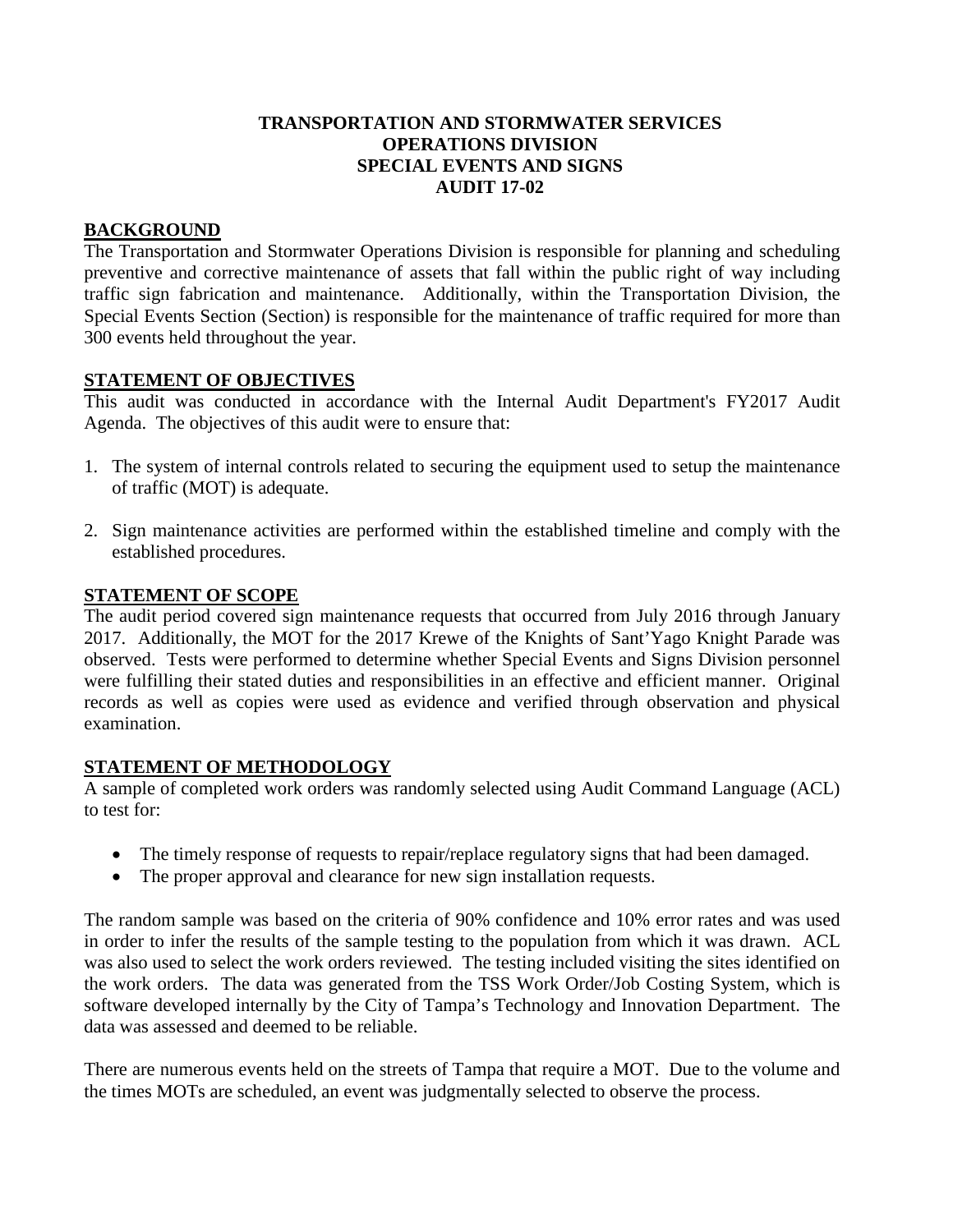# **STATEMENT OF AUDITING STANDARDS**

We conducted this performance audit in accordance with generally accepted government auditing standards. Those standards require that we plan and perform the audit to obtain sufficient, appropriate evidence to provide a reasonable basis for our findings and conclusions based on our audit objectives. We believe that the evidence obtained provides a reasonable basis for our findings and conclusions based on our audit objectives.

# **AUDIT CONCLUSIONS**

Based upon the test work performed and the audit findings noted below, we conclude that:

- 1. The system of internal controls related to securing the equipment used to setup the MOT is adequate.
- 2. Sign maintenance activities are performed within the established timeline but did not always comply with the established procedures.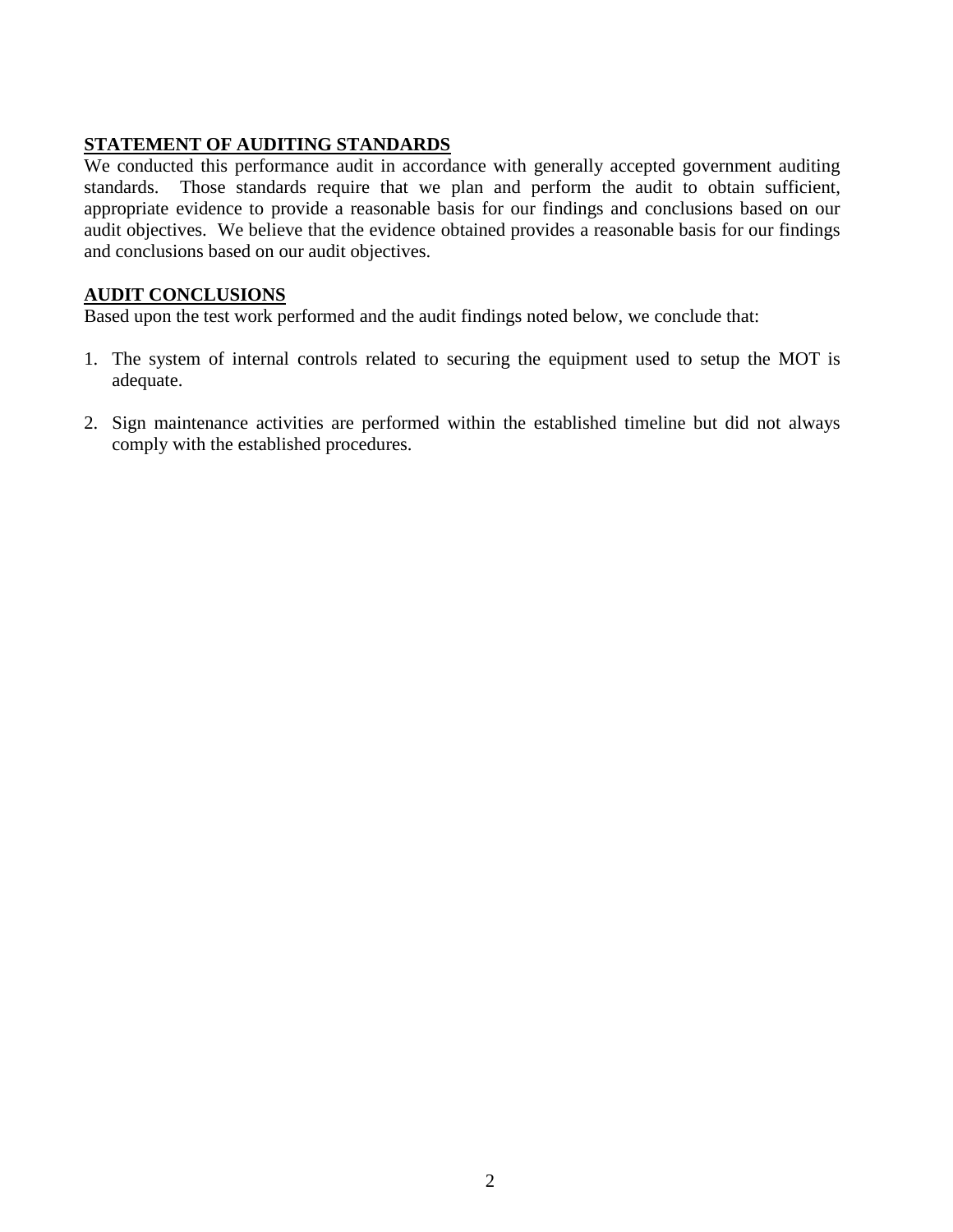# **WRITTEN POLICIES AND PROCEDURES**

STATEMENT OF CONDITION: The current policies and procedures being followed for activities performed by the Section of the Transportation and Stormwater Services Department (TSS) have not been documented and approved by the Director.

CRITERIA: City Code chapter 2 section 2-46(a) requires all departments to maintain "proper documentation of the organization . . . policies, decisions, procedures, and essential transactions, of the department."

CAUSE: The Section is an area within the Operations Division (Division) of TSS. The Division recently reorganized, including establishing new positions at the Supervisory level. As a result, activities are being reassessed to ensure they are being performed efficiently. Also, the Division is implementing a matrix system which will dictate responsibilities.

EFFECT OF CONDITION: Noncompliance with COT Ordinance Chapter 2, Division 2, Section 2- 46(a) Duties of Department. Further, the absence of formal policies and procedures contribute to inconsistencies and could lead to errors, mishandling, and failure to maintain adequate documentation to support activities performed.

RECOMMENDATION 1: Management should develop policies and related procedures for activities performed by the Section to ensure effective and consistent performance of responsibilities.

MANAGEMENT RESPONSE: Agree. Policies should be developed defining the standard operating procedures (SOP) for core services performed by the Special Events and Traffic Sign Sections.

TARGET IMPLEMENTATION DATE: The process for developing SOPs for the Traffic Sign Section has begun and will also include the Special Event Section. That process should be completed by September 2017.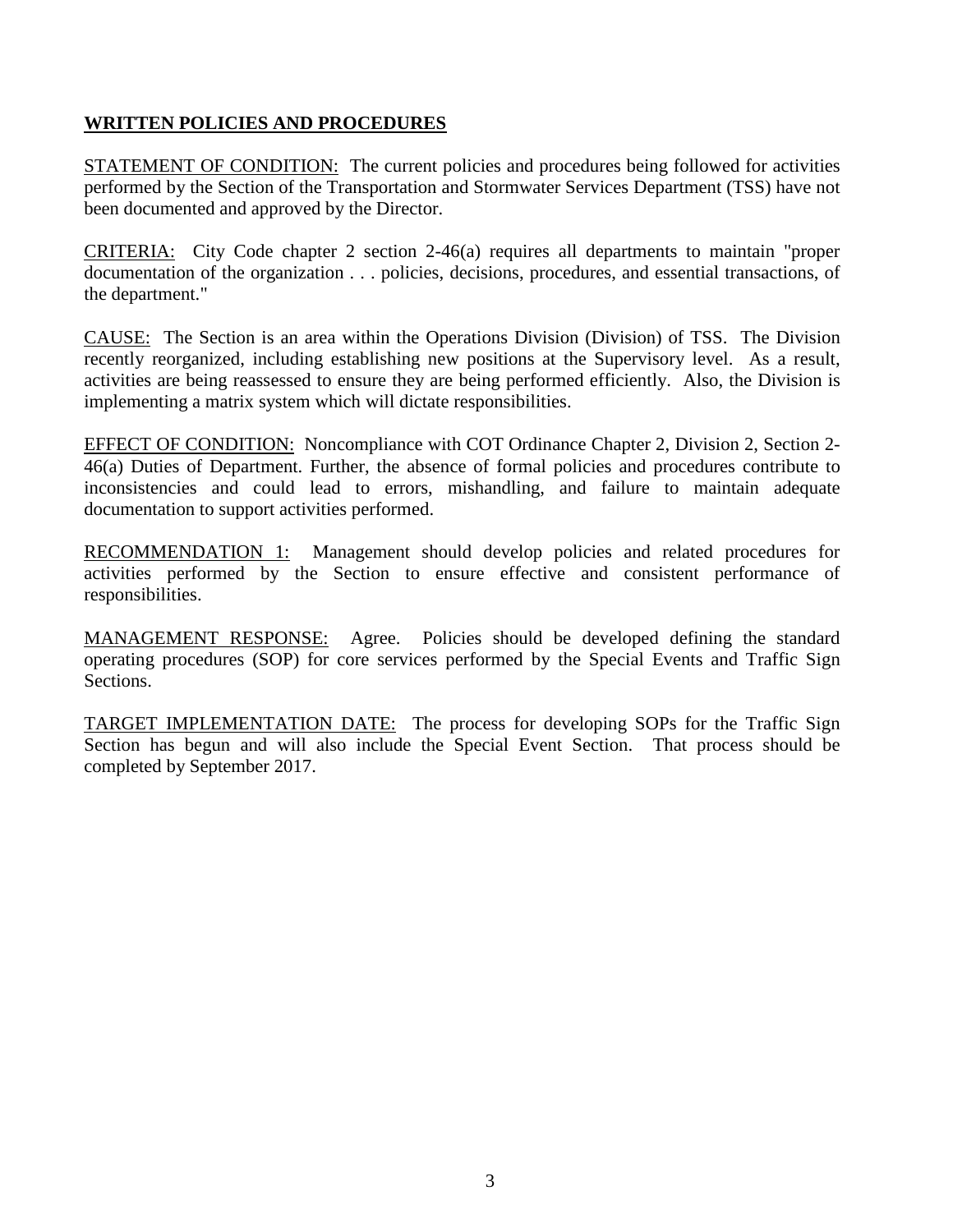## **WORK ORDER DOCUMENTATION**

STATEMENT OF CONDITION: The Section recently reorganized and has not formalized their policies and procedures. Therefore, the process – as described by Management – for responding to sign maintenance or new installation requests is the basis used to determine compliance. A review of 24 randomly selected sign work orders, created between July 2016 and January 2017, determined that the established process is not being followed. Specifically, the following exceptions are noted:

- Eight work orders for new sign installations did not document approval from either a Professional Engineer (PE) or Project Manager or clearance from the State of Florida's 811 Sunshine Line.
- Four work orders did not document verification of completion.
- Three work orders were completed but the employee did not document the work performed, date work was completed, or record time in the job costing system.
- Three work orders had time recorded in the job costing system but did not document the work performed.
- Nine work orders reflected an "open" status, but the work had been performed as required.

**Note**: The Section Supervisor stated that future plans will include the Technician taking pictures of the work performed and submitting them with the work order.

CRITERIA: Florida Statute 471.025 requires the use of a Professional Engineer's seal on final drawings, plans, and specifications. Additionally, Florida Statute 556 requires the use of the Sunshine 811 organization prior to digging. The potential for liability to the City is an incident occurring due to the lack of proper traffic control signage. Therefore, any actions taken related to traffic control signage should be thoroughly documented and records retained for the time limit established by Florida public records requirements.

CAUSE: The Section is an area within the Operations Division (Division) of TSS. The Division recently reorganized, including establishing a new position at the supervisory level. As a result, activities are being reassessed to ensure they are being performed efficiently. Also, the Division is implementing a matrix system which will dictate responsibilities.

EFFECT OF CONDITION: Noncompliance with Florida Statute could result in penalties and/or other liability to the City if diggings for a new sign install damages existing underground utility equipment.

RECOMMENDATION 2: Management should ensure compliance with Florida Statutes by preventing the scheduling of any new sign installation work orders unless the plans document approval by a Professional Engineer and clearance from the Sunshine 811 organization.